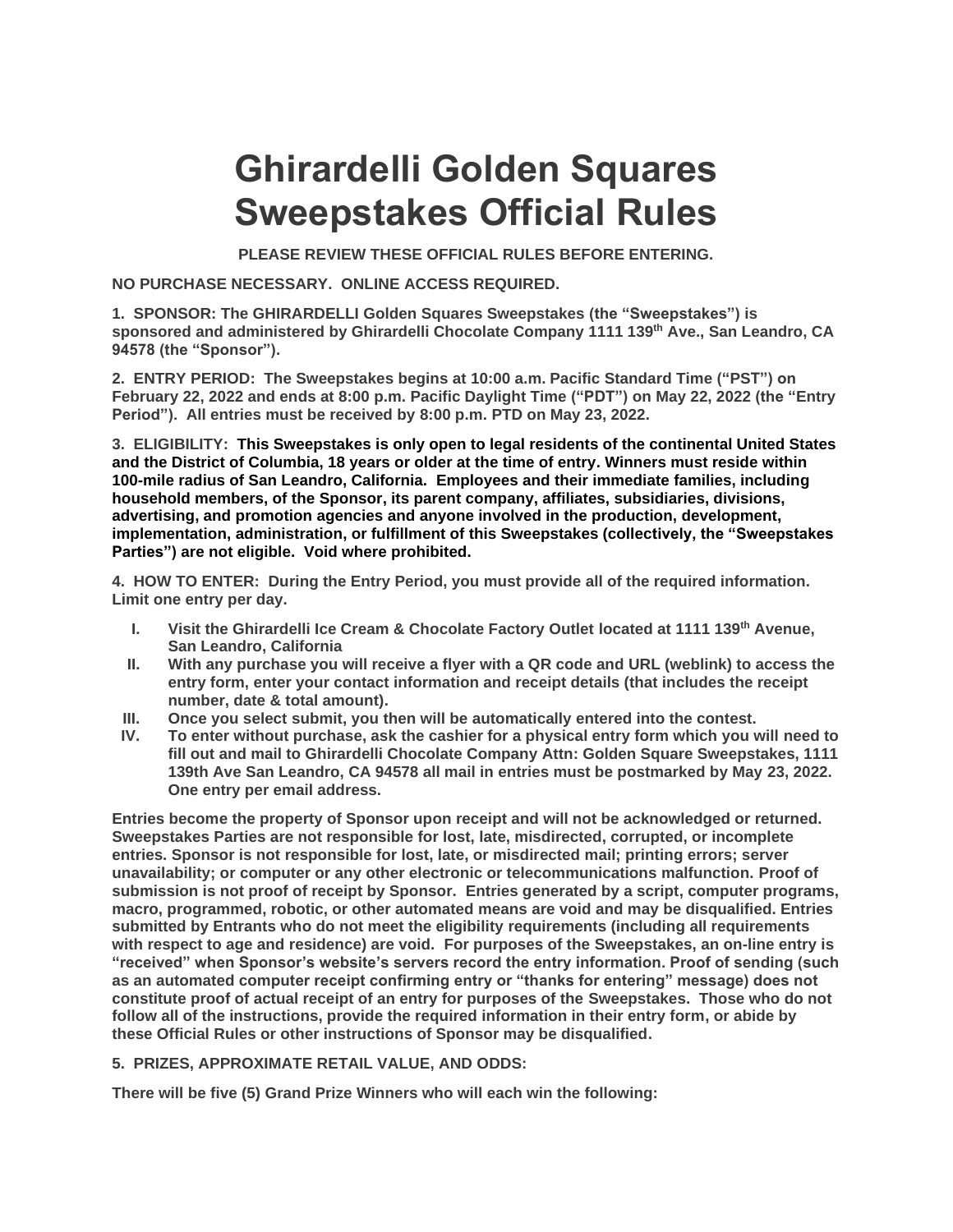- **A tour of the Ghirardelli Chocolate Factory in San Leandro, CA and attend Ghirardelli Chocolate School located there for winner and one guest (guest must be 5 years of age or older); and Ghirardelli Chocolate gifts.**
- **Approximate Retail Value ("ARV") of a Grand Prize: \$450.00. Grand Prize does not include transportation to or from Factory or hotel accommodations.**

**Odds of winning depend upon number of entries received. Tour must be taken by September 13, 2022 on a date agreed to by Sponsor or prize will be forfeited. Prize (or portions thereof) is not transferable (except at Sponsor's sole discretion); no substitutions or cash equivalents are allowed except by Sponsor who reserves the right to award a prize of equal or greater value if advertised prize (or portion of prize) is unavailable. Prizes are not redeemable for cash. Prizes are subject to availability. All taxes are responsibility of winners. Sponsor reserves the right to disqualify any winner and terminate any portion of the prize if it deems, in its sole discretion, such person or his/her guest acts in a manner not in keeping with Sponsor's image or harming Sponsor's goodwill.**

## **6.DRAWING AND WINNER NOTIFICATION:**

**Prize winners will be determined by a random drawing from all eligible entries received by the end of the Entry Period. Drawing will occur on or about June 13, 2022. The random drawing shall be conducted by Sponsor, whose decisions are final with respect to all aspects of the Sweepstakes. The winner will be notified through email (as provided on his/her entry form) within seven (7) business days of the drawing. Winner and guest will be required to complete, sign, and return an affidavit of eligibility, publicity release (except where prohibited) and liability release form within seven (7) business days of receipt of prize notification, or the prize may be forfeited. If prize notification is returned as undeliverable or the winner fails to return the affidavit and release as specified, the winner will be disqualified, and an alternate winner may be selected.** 

## **7. GENERAL CONDITIONS/INDEMNIFICATION:**

**By participating in the Sweepstakes, each Entrant agrees to be bound by these Official Rules and instructions and by all decisions of the Sponsor By participating, Entrants and winners, agree to release, discharge, indemnify and hold harmless the Sweepstakes Parties, and each of their respective directors, officers, employees, agents, successors and assigns, from and against any claims, damages, costs (including attorneys' fees) losses, fines, injuries (up to and including bodily injury and death), or liability due to any damages, losses, or injuries to any person (including death) or property of any kind resulting, in whole or in part, directly or indirectly, from acceptance, possession, misuse or use of a prize or participation in any Sweepstakes-related activity or participation in this Sweepstakes. Winners assume all liability for any injury or damage caused or claimed to be caused, by participation in or use of the prize. Any false information provided within the context of the Sweepstakes by any Entrants or winner may result in the immediate elimination from the Sweepstakes or forfeiture of any prize. Acceptance of prize constitutes permission to use winners' names, cities and states, voices, portraits, pictures, likenesses, footage, entries, essays (if applicable), opinions, and biographical information for promotional purposes in any and all media (including on Sponsor's social media sites and website) and manners throughout the universe, in perpetuity, without further compensation or permission, except where prohibited by law.** 

**The Sweepstakes Parties are not responsible for technical, hardware, software, or telephone malfunctions of any kind, lost or unavailable network connections, or failed, incorrect, incomplete, inaccurate, garbled or delayed electronic communications caused by the user or by any of the equipment or programming associated with or utilized in the Sweepstakes or by any human error which may occur in the processing of the entries in this Sweepstakes. In the event the Sweepstakes is compromised by virus, bug, unauthorized human intervention, or other causes beyond the control of Sponsor that corrupts or impairs the administration, security, fairness, or proper play of the Sweepstakes, Sponsor reserves the right, in its sole discretion, to suspend or**